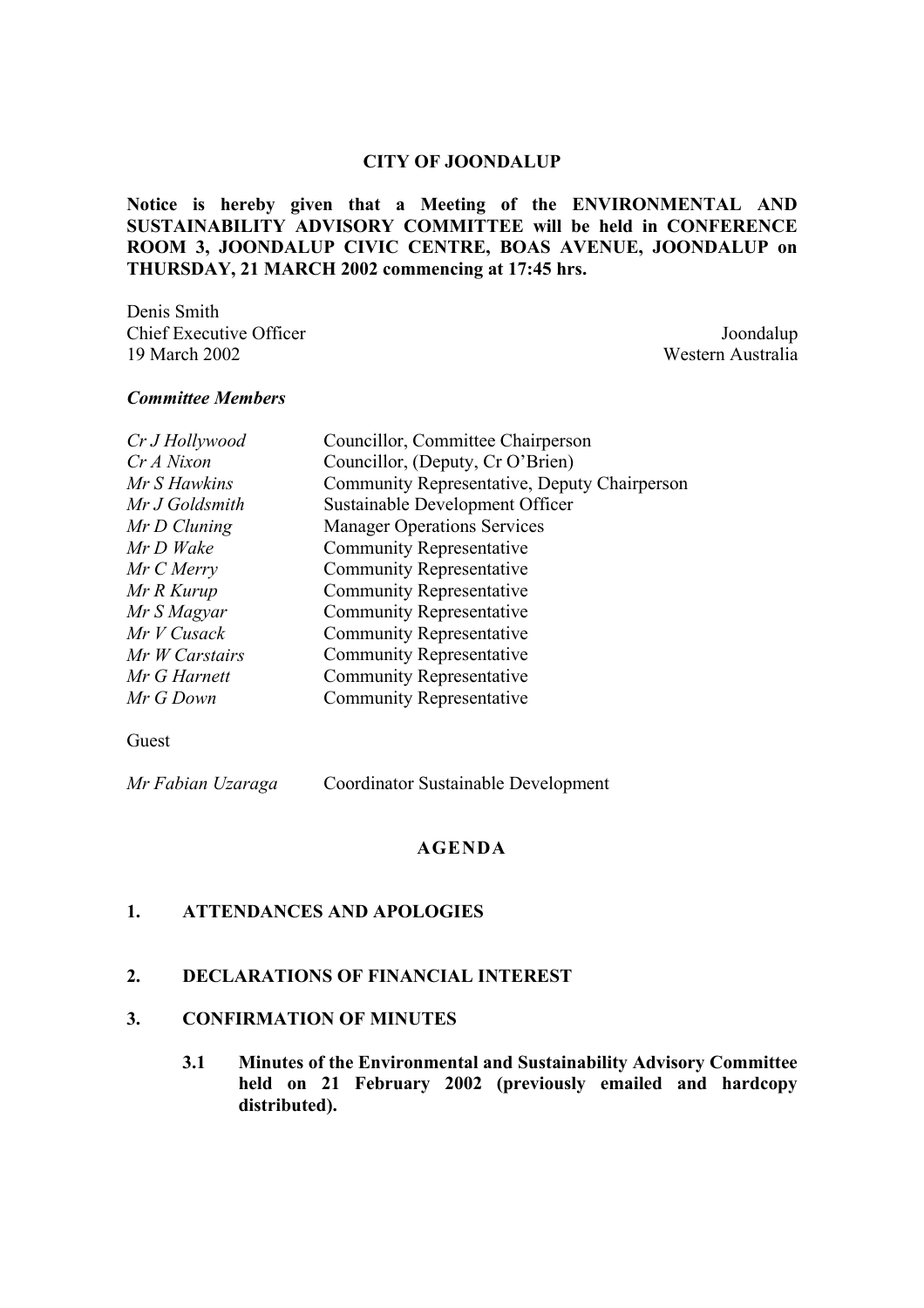#### **RECOMMENDATION**

**That the minutes of the Environmental and Sustainability Advisory Committee meeting held on 21 February 2002 be accepted as a true and accurate record.**

#### **4. BUSINESS OUTSTANDING FROM PREVIOUS MEETINGS.**

Committee members to update the committee regarding action items and outstanding business arising from the 21 February 2002 committee meeting.

#### **5. BUSINESS ITEMS**

## **5.1 Endorsement of City of Joondalup Submission on the Proposed State Government's Sustainability Strategy**

Committee endorsement is sought for the City of Joondalup submission (attachment 1) on the State Government's proposed Sustainability Strategy.

The Department of Premier and Cabinet (Sustainability Policy Unit) has advised that the public submission period for the proposed State Government's sustainability strategy has been extended. The City's submission will be accepted by mid April 2002.

Given the revised submission timeframe, a revised submission has been prepared (attachment 1) based on both the Committee's previous work in preparing a submission and comment received from the City of Joondalup administration. The revised and updated submission is now presented for endorsement by the Committee. The recommendation made at the committee meeting on 21 February 2002 in relation to the proposed State Sustainability Strategy has been superceded and it is proposed that the recommendation be rescinded by the committee.

It is proposed that the submission (attachment 1) be endorsed by the committee and the committee's recommendation be referred for Council endorsement at Council's meeting on 10 April 2002.

### **RECOMMENDATION**

#### **That the Environmental and Sustainability Advisory Committee;**

**1. ENDORSES the City of Joondalup submission on the proposed State Government Sustainability Strategy (Attachment 1).**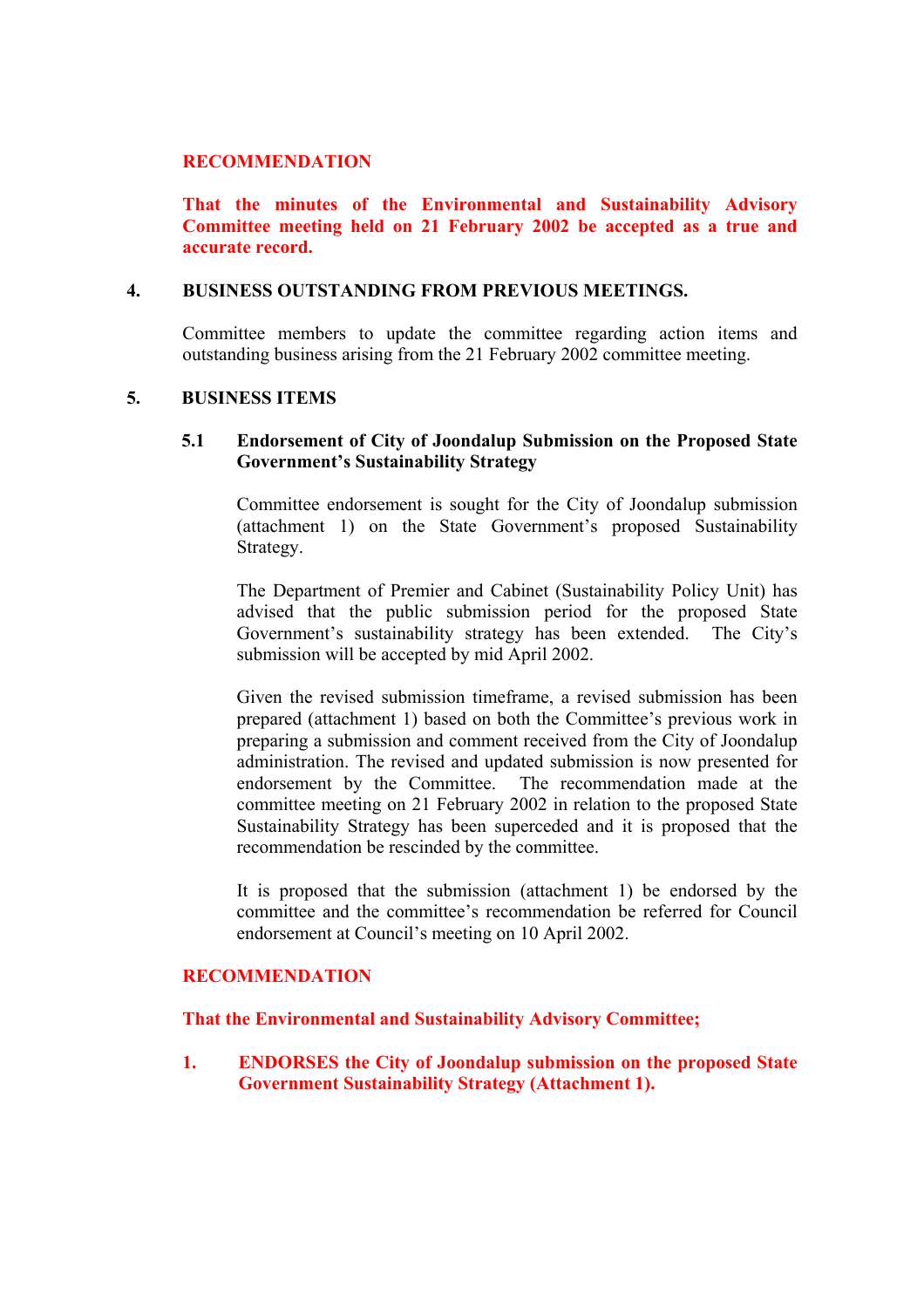**2. RESCINDS the Committee's recommendation for Item 5.2 noted in the Committee's minutes of 21 February 2002.**

**and recommends that Council;**

- **3. ENDORSES the City of Joondalup submission (attachment 1) on the State Government's proposed Sustainability Strategy.**
- **4. ISSUES the submission to the Department of Premier and Cabinet (Sustainability Policy Unit) by 12 April 2002.**
- **5. INVITES representatives from the Sustainability Policy Unit to brief Council on the development of the State Government's Sustainability Strategy.**
- **6. THANKS the Department of Premier and Cabinet (Sustainability Policy Unit) for the opportunity to provide the submission.**

#### **5.2 Action Items Outstanding from the Committee 2002 Work Plan**

Attachment 3 provides the 2002 workplan which was endorsed by the Committee on 15 November 2001.

Committee action is required for the following outstanding work plan items;

- Work plan item 4.1 Develop preliminary listing and database of pilot projects (including sustainability priority areas, and funding/resourcing considerations) Review and update on a regular basis (eg bi-monthly).
- Workplan item 5.2 Council News item. Prepare introductory article for Council News to raise the community profile of the Committee and its scope and activities.
- Workplan item 5.3 Investigate and recommend updating of internet accessible (City of Joondalup web page) sustainability database for funding sources, grants, awards and network contacts.

A preliminary listing of sustainability pilot projects, funding sources, grants, awards and network contacts is provided in Attachment 2.

All Committee members are requested to review and update Attachment 2.

Subject to the endorsement of a revised and updated attachment 2 by the Committee, the following recommendation is made.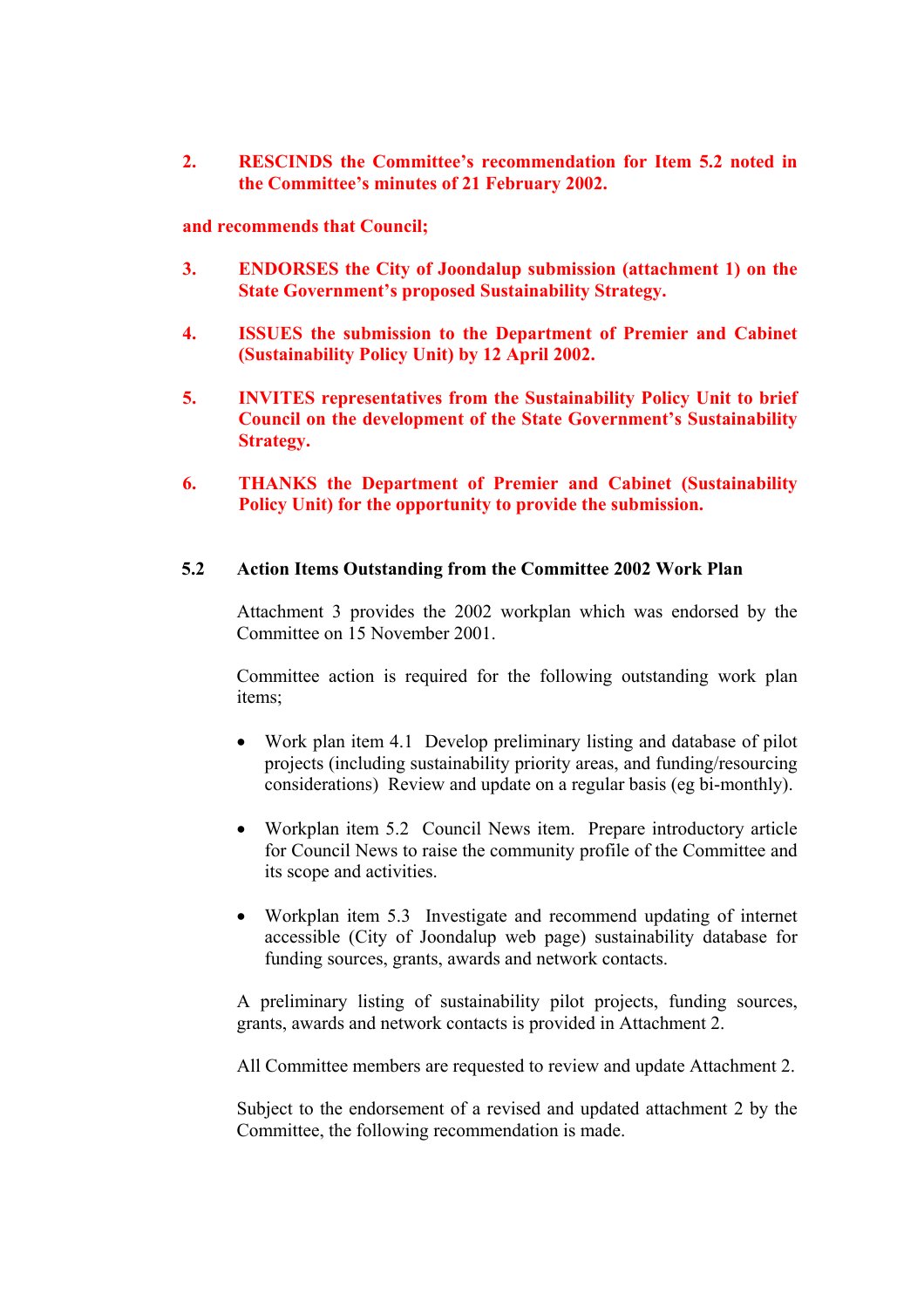#### **RECOMMENDATION**

**That the Environmental and Sustainability Advisory recommends that Council;**

- **1. PROVIDES key sustainability information for the community including sustainability pilot projects, funding sources, grants, awards and network contacts based on information contained in Attachment 2.**
- **2. UPDATES the City of Joondalup sustainability web page, based on the information provided in attachment 2.**

## **5.3 City of Joondalup Organisational Changes**

The Committee is advised that following Council's deliberations on the City of Joondalup organisational review, that Mr James Kirton is no longer employed with the City of Joondalup. Two Committee places are presently vacant. Committee is also advised that the recent organisational review has resulted in the creation of the position Coordinator Sustainable Development re-titled from the previous position "Regional Economic Development Coordinator". The new position emphasises the City's attention to qualitative aspects of its economic, social and environmental developments as Joondalup matures as a Strategic Regional Centre. Submitted for discussion.

#### **5.4 Transport Planning (Mr Wake)**

Mr Wake to address the committee.

## **6. OTHER BUSINESS**

#### **7. DATE OF NEXT MEETING**

The next meeting of the Environmental and Sustainability Advisory Committee will be held in Conference Room 2, Joondalup Civic Centre, Boas Avenue, Joondalup on Thursday 18 April 2002 at 5.45 pm.

### **CLOSE OF MEETING**

*v:\strateg\sdocs\march 02\spd020303.doc JG*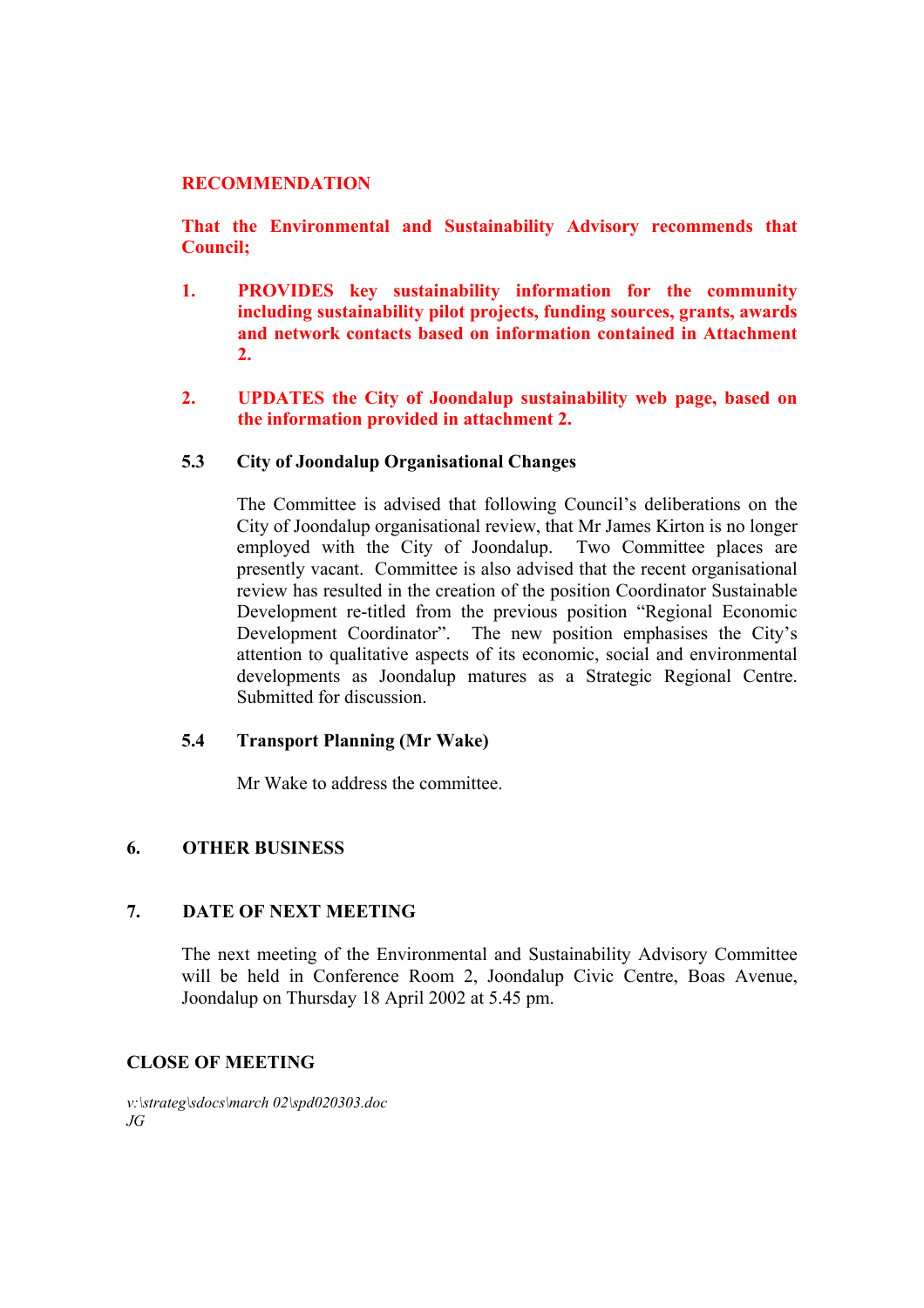## **Attachment 1**

**City of Joondalup Submission on the State Government's Proposed Sustainability Strategy.**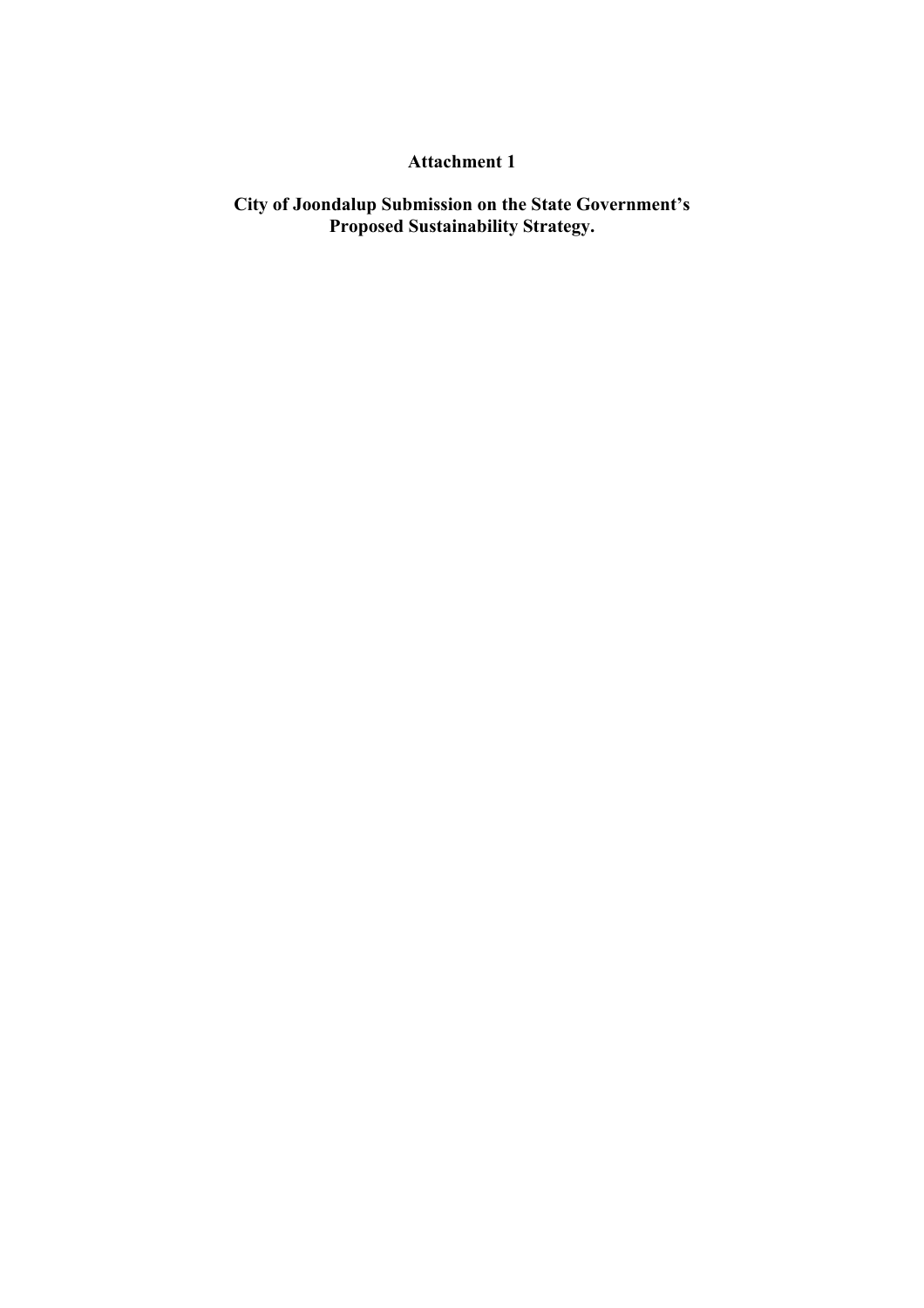## **Attachment 2**

## **Sustainability Information for City of Joondalup Web Site; Selected Sustainability Web Sites, Contact Details, Funding and Awards.**

#### **Sustainability Web Sites**

Sustainability Policy Unit, Western Australia www.sustainability.dpc.wa.gov.au/main.htm

Sustainability WA www.museum.wa.gov.au/exhibitions/museumlink/sustainability/index.html

"Our Community Our Future" A Guide to Local Agenda 21 http://www.environs.org.au/local/index.html

Australian Greenhouse Office (Federal Government Agency) http://www.greenhouse.gov.au/

Cities for Climate Protection Programme (Greenhouse Gas Emissions Reduction Programme) http://www.iclei.org/ccp-au/

Environs Australia http://www.environs.org.au/

United Nations Agenda 21 Document http://www.unep.org/Documents/Default.asp?DocumentID=52

World Wide Web Virtual Library for Sustainable Development http://www.ulb.ac.be/ceese/meta/sustvl.html

Sustainable Development Indicators: Framework and methodologies (accesses environmental, social and economic indicators). http://esl.jrc.it/envind/un\_meths/UN\_ME.htm

Business Charter for Sustainable Development www.iccwbo.org/home/environment/charter.asp (International Chamber of Commerce).

Earth Charter Initiative www.earthcharter.org/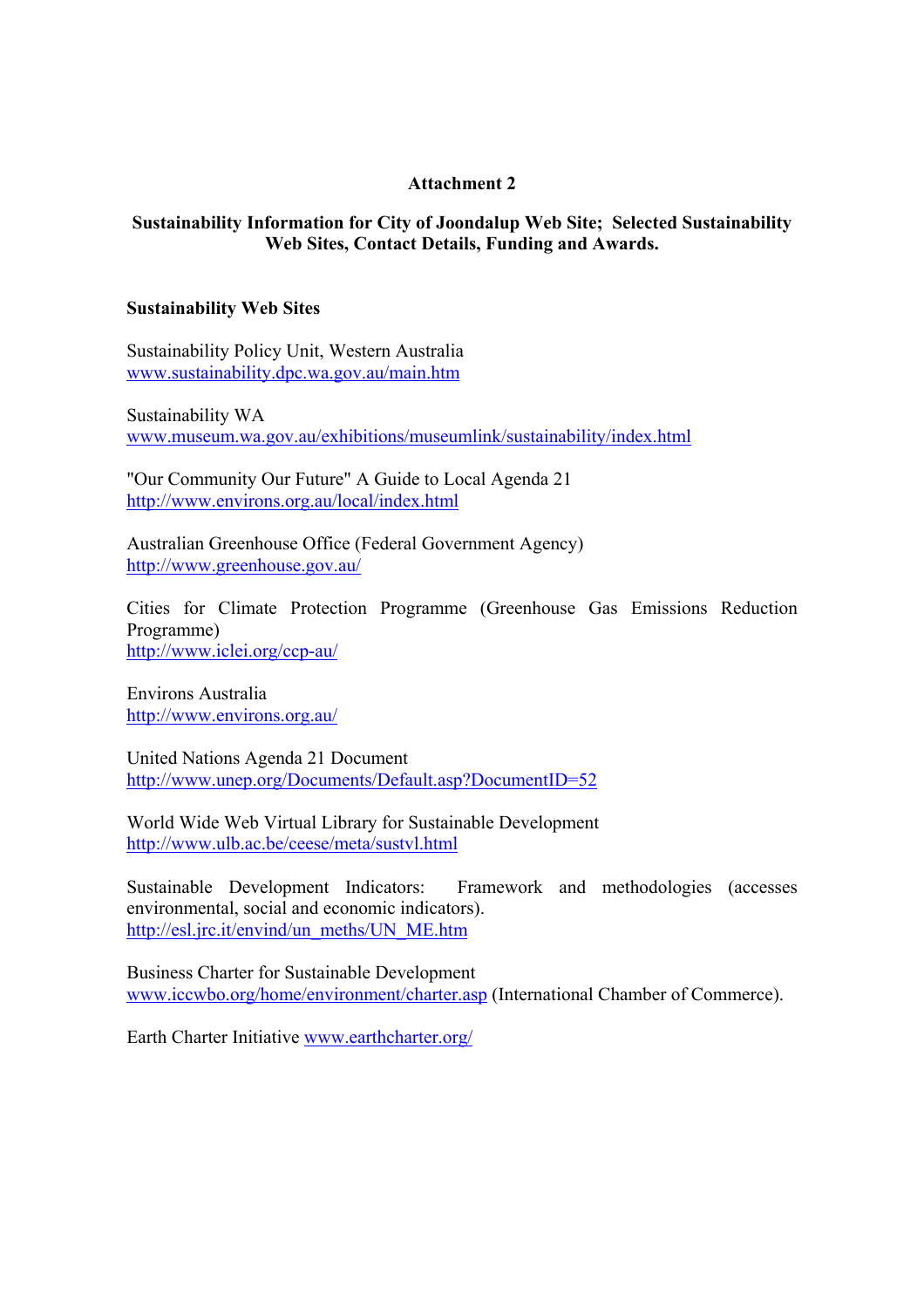#### **Selected Contact Details.**

WALGA Sustainable Development Advisory Group C/- Western Australian Local Government Association 15 Altona Street WEST PERTH WA 6005 Tel: +61-8-9321 5055; Fax: +61-8-9322 2611 e-mail info@walga.asn.au

Professor Peter Newman Director, Sustainability Policy Unit Department of the Premier and Cabinet 15th Floor 197 St George's Tce PERTH WA 6000 Email: sustainability@dpc.wa.gov.au Phone: +61 8 9222 9823 Fax: +61 8 9222 9509

National Office of Local Government Assistant Secretary Linda Holub Regional Services and Local Government Tel: (02) 6274 8118 Fax:(02) 6230 6482 e-mail nolg@dotrs.gov.au

International Council for Local Environmental Initiatives (ICLEI) Maria Simonelli CCP-Australia Program Manager 5/267 Collins St Melbourne VIC 3000 ph + 61 3 3 9639 8688 fax +61 3 9639 8677 e-mail msimonelli@iclei.org

City of Joondalup Environmental and Sustainability Advisory Committee C/o Sustainable Development Officer City of Joondalup PO Box 21 JOONDALUP WA 6919 Telephone (08) 9400 4219 Fax (08) 9400 4336 e-mail John.Goldmsith@joondalup.wa.gov.au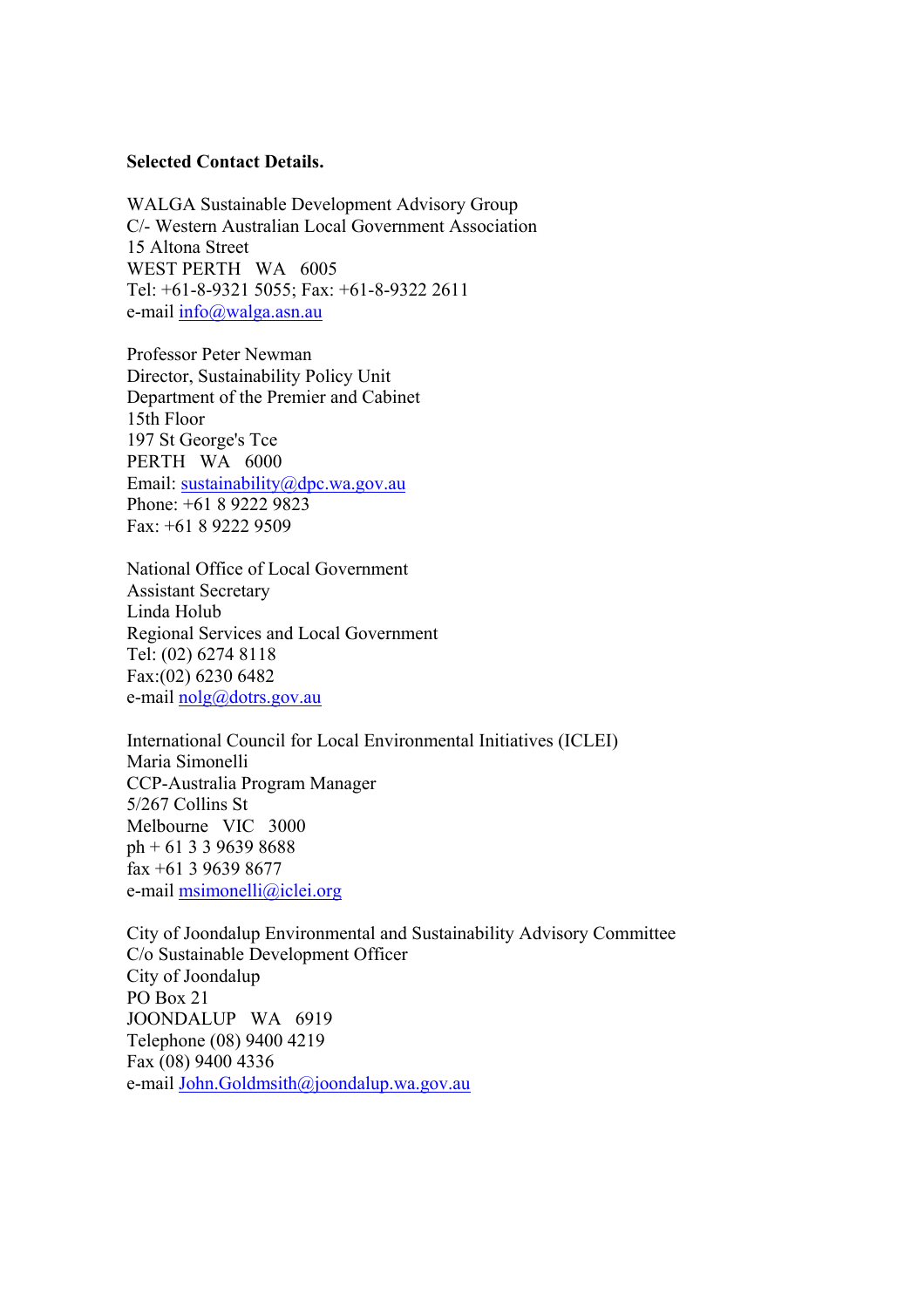# **Funding sources to assist in resourcing sustainability initiatives.**

| <b>City of Joondalup Funding Sources</b>          | Further information; web page<br>link |
|---------------------------------------------------|---------------------------------------|
| City of Joondalup Community Funding Programme.    | living.joondalup.wa.gov.au            |
| 1. Environmental and Sustainable Development Fund |                                       |
| 2. Economic Development Fund                      |                                       |
| 3. Community Services Fund                        |                                       |

| <b>(WA) State Government Funding Sources</b>                                                            | Further information; web page<br>link                             |  |
|---------------------------------------------------------------------------------------------------------|-------------------------------------------------------------------|--|
| Lotteries Commission                                                                                    | www.lottery.wa.gov.au/corporate/                                  |  |
| Health programmes                                                                                       | www.healthway.wa.gov.au/health/default.<br>htm                    |  |
| Financing Energy Efficiency Use (FEEU) Programme                                                        | www.energy.wa.gov.au/html/renewable_e<br>nergy and energy ef.html |  |
| Swan Catchment Urban Landcare<br>Programme<br>(SCULP)                                                   | www.wrc.wa.gov.au/swanavon/whats new<br>/sculp.html               |  |
| Swan Avon Integrated Catchment Management                                                               |                                                                   |  |
| <b>Remnant Vegetation Protection Scheme</b>                                                             |                                                                   |  |
| Gordon Reid Foundation                                                                                  |                                                                   |  |
| <b>Community Facilities Grants Programme</b>                                                            |                                                                   |  |
| Fishcare                                                                                                |                                                                   |  |
| The Waste Management and Recycling Fund and<br>Landfill Levy. Department of Environmental<br>Protection | Http://www.environ.wa.gov.au/                                     |  |
| WAISS Grant, Department of Commerce & Trade.                                                            |                                                                   |  |
| <b>Estuarine Research Foundation of Western Australia.</b>                                              |                                                                   |  |
| Water Corporation of WA                                                                                 |                                                                   |  |

| <b>National Government Funding Sources</b>         | Further information; web page<br>link |
|----------------------------------------------------|---------------------------------------|
|                                                    |                                       |
| Natural Heritage Trust                             | www.nht.gov.au                        |
| <b>Threatened Species Network Community Grants</b> |                                       |
| Cities for Climate Protection Campaign             | www.ago.gov.au,                       |
|                                                    | www.iclei.org/ccp-au/                 |
| Green Corps                                        |                                       |
| Cultural Heritage Projects Program                 |                                       |
| <b>Emergency Management Australia</b>              | www.ema.gov.au                        |
| <b>Natural Disaster Reduction Grants</b>           |                                       |
| Remnant Vegetation Fencing Incentive Scheme        |                                       |
| <b>Land Protection Incentives Scheme</b>           |                                       |
| Indigenous Protected Area Programme                | www.ea.gov.au                         |
| Program of Grants to Voluntary Environment and     | www.ea.gov.au/pcd/ppu/gyeho/inde      |
| Heritage Organisations, Environment Australia      | x.html                                |
| Land Management Grant Programs and Funding         | www.ea.gov.au/land/programs/inde      |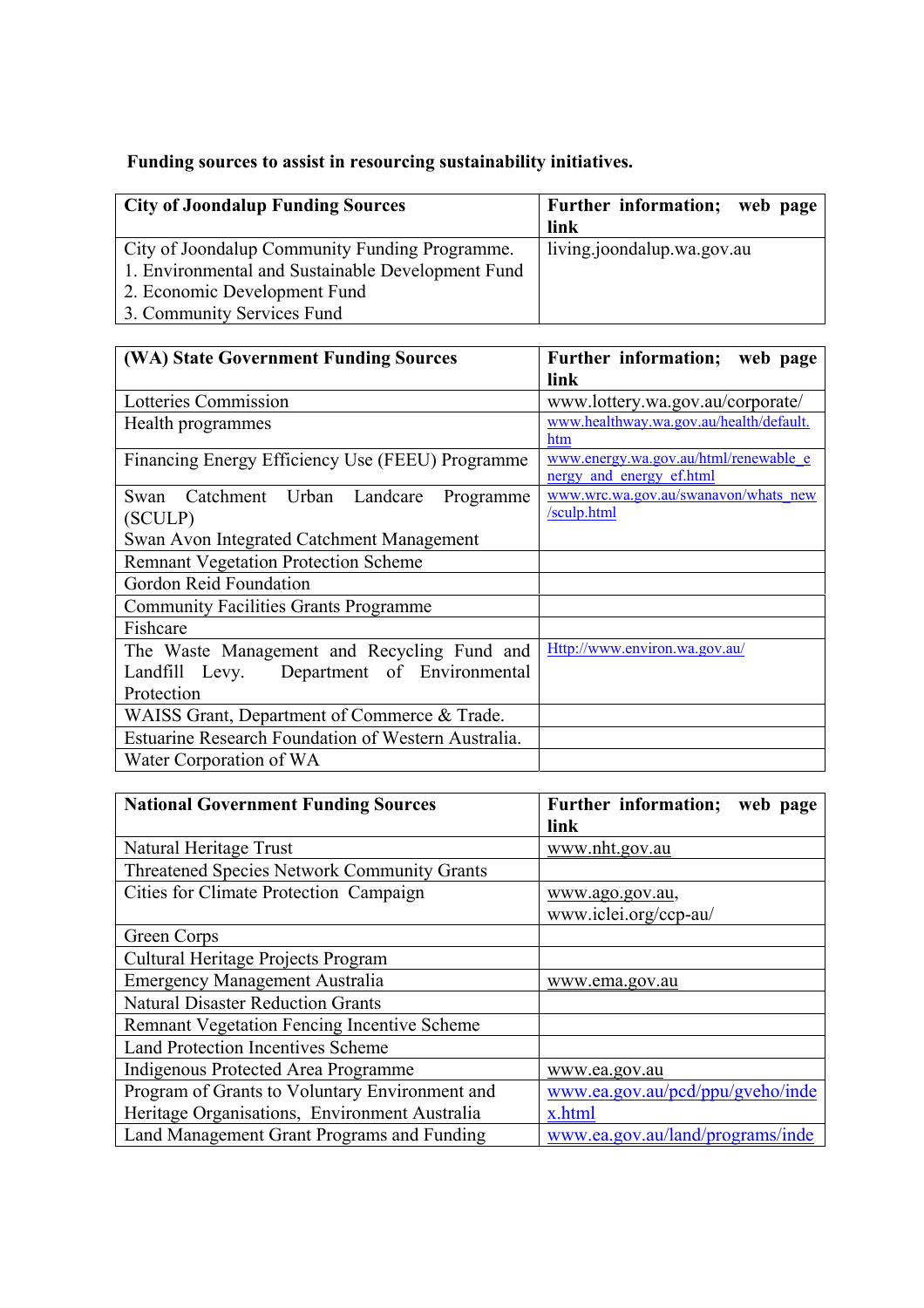| <b>National Government Funding Sources</b>     | <b>Further information;</b><br>web page |
|------------------------------------------------|-----------------------------------------|
|                                                | link                                    |
|                                                | x.html                                  |
| <b>Alternative Fuel Conversion Program</b>     | www.greenhouse.gov.au/ago/fundi         |
|                                                | ng.html                                 |
| <b>Emissions Reduction Incentive Program</b>   | www.greenhouse.gov.au/ago/fundi         |
|                                                | ng.html                                 |
| Greenhouse Allies, Greenhouse Gas Abatement    | www.greenhouse.gov.au/ago/fundi         |
| Program, Household Greenhouse Action Grants,   | ng.html                                 |
| Photovoltaic Rebate Program, Renewable Energy  |                                         |
| Commercialisation Program, Renewable Energy    |                                         |
| Equity Fund, Renewable Remote Power Generation |                                         |
| Program                                        |                                         |

| <b>Other Funding Sources</b>                          | Further information; web page |  |
|-------------------------------------------------------|-------------------------------|--|
|                                                       | link                          |  |
| <b>UNEP Funding for Sustainable Technologies Park</b> | www.unep.org                  |  |
| Healthy Cities Program by World Health                |                               |  |
| Organisation                                          |                               |  |
| Private & Corporate Funding                           |                               |  |
| Socially responsible investment                       |                               |  |

# **Sustainability and Environmental Awards**

| <b>WA State Awards</b>                      | Further Information; web page link   |  |  |
|---------------------------------------------|--------------------------------------|--|--|
| Sustainable<br>Premiers<br>Award for<br>The | www.premiersawards.mpc.wa.gov.au/    |  |  |
| Environment.                                | awardcategories/sustenv.htm          |  |  |
| The WA Energy Efficiency Awards.            | www.energy.wa.gov.au/html/renewabl   |  |  |
|                                             | e energy and energy ef.html          |  |  |
| The Coastwest/Coastcare Community Awards.   | www.planning.wa.gov.au/cgi-          |  |  |
|                                             | bin/index.cgi?page=/about/content.ht |  |  |
|                                             | ml                                   |  |  |
| Community Services, Industry Awards.        | www.fcs.wa.gov.au/ content/csia/defa |  |  |
|                                             | ult.htm                              |  |  |

| <b>National Awards</b>                     | Further Information; web page link    |  |  |
|--------------------------------------------|---------------------------------------|--|--|
| Cities for Climate Protection; Award and   | www.iclei.org/ccp-au/recognition.htm  |  |  |
| recognition programme for participation of |                                       |  |  |
| Local Government in the Cities for Climate |                                       |  |  |
| Protection programme.                      |                                       |  |  |
| Prime Minister's Environment Awards.       | www.environment.gov.au/wed/awards     |  |  |
|                                            | /html                                 |  |  |
| National Awards for Innovation in Local    | www.dotrs.gov.au/nolg/nailg/entering. |  |  |
| Government.                                | htm                                   |  |  |
| Banksia Environmental Awards.              | www.banksia-foundation.asn.au         |  |  |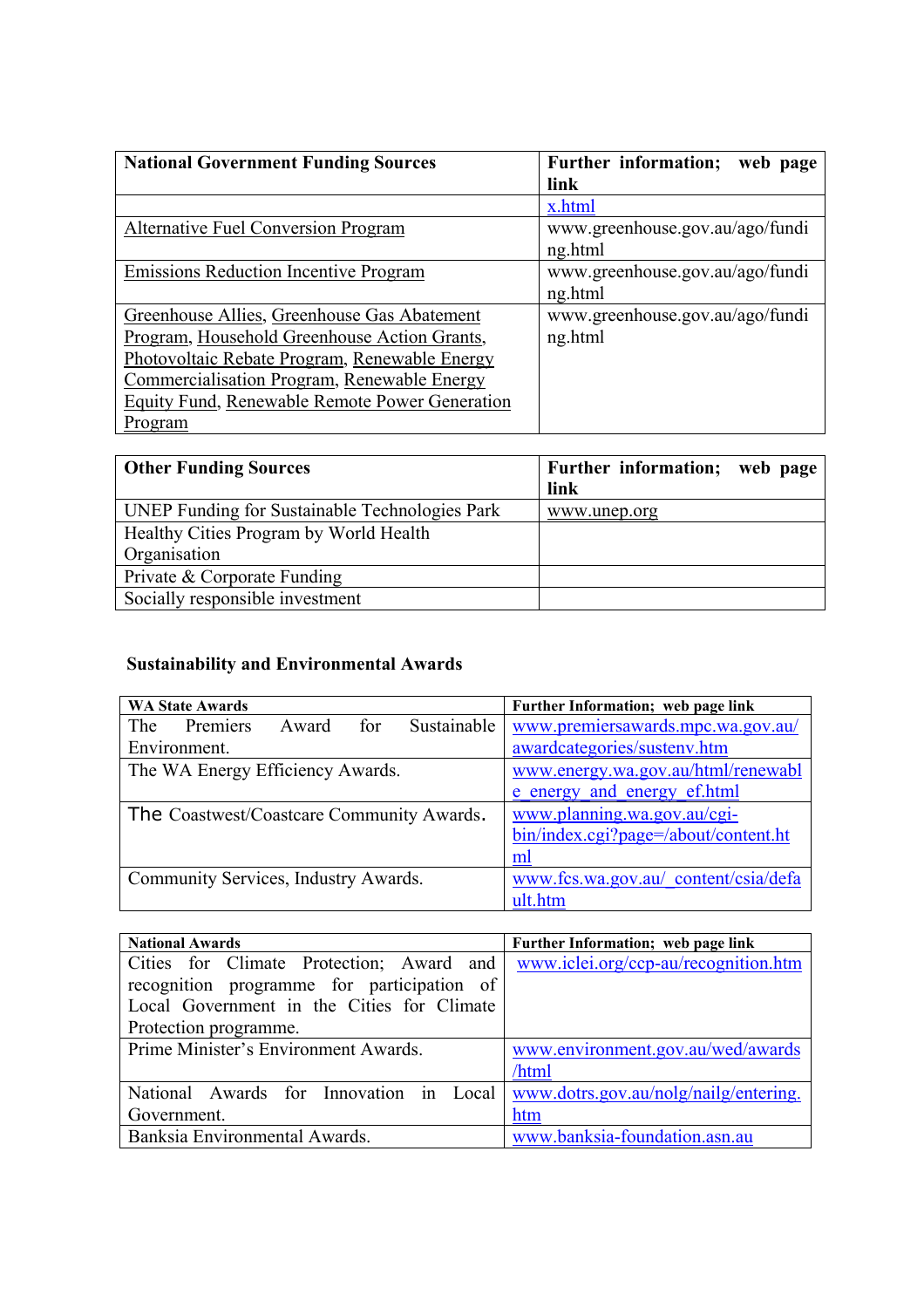| <b>National Awards</b>                   |  |  | Further Information; web page link |  |                                                                        |
|------------------------------------------|--|--|------------------------------------|--|------------------------------------------------------------------------|
| <b>Readers Digest Environment Awards</b> |  |  | www.readersdigestawards.com        |  |                                                                        |
|                                          |  |  |                                    |  | National Awards for Innovation in Local www.dotc.gov.au/nolg/index.htm |
| Government.                              |  |  |                                    |  |                                                                        |
| Landcare Awards.                         |  |  |                                    |  | www.landcareaustralia.com.au                                           |

| <b>International Awards</b>                                       | Further Information; web page link |  |  |  |
|-------------------------------------------------------------------|------------------------------------|--|--|--|
| United Nations Environment<br>Programme                           | www.unep.org/documents/default.asp |  |  |  |
| Environmental Awards (UNEP).                                      | ?documentid=108&articleid=1718     |  |  |  |
| www.banksia-foundation.asn.au<br>The International Banksia Award. |                                    |  |  |  |
| www.global500.org<br>Global 500 Award                             |                                    |  |  |  |
| Stockholm Water Prize                                             | www.siwi.org/swp/swp.html          |  |  |  |
| Dubai International Award, Best Practice to                       | www.dubai-award.dm.gov.ae          |  |  |  |
| Improve the living Environment.                                   | www.bestpractice.org/bp2002        |  |  |  |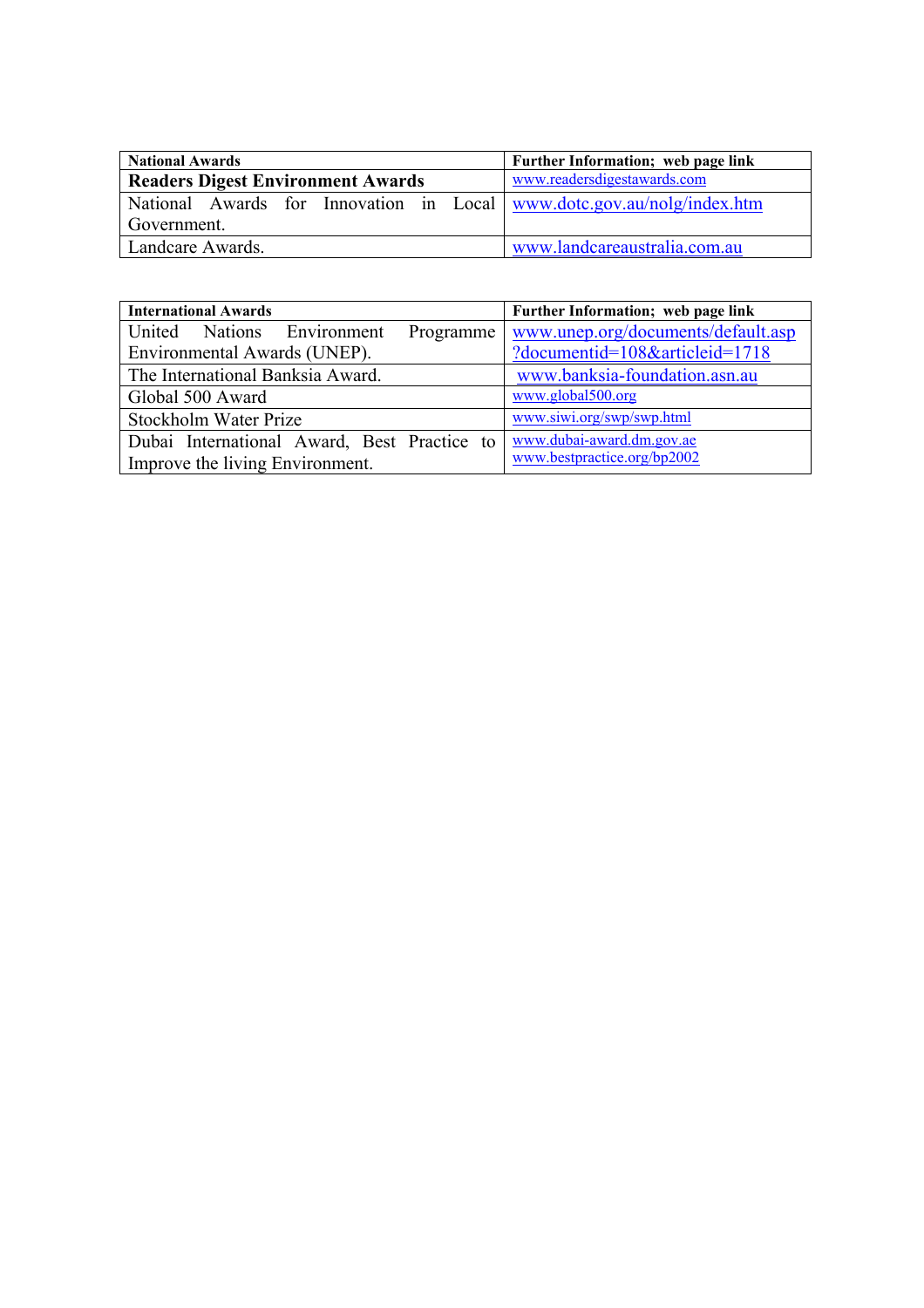## **Attachment 3**

## **Environmental and Sustainability Advisory Committee Workplan, October 2001- December 2002 endorsed by the committee on 15 November 2001.**

The City of Joondalup Council endorsed the following **terms of reference** for the Environmental and Sustainability Advisory (ESA) Committee:

• to recommend to the City of Joondalup Council on appropriate courses of action on matters that affect the environment and sustainability issues within the region.

| <b>Council endorsed Aims and</b><br>Objectives of the committee;                                                                                                | What action is proposed to achieve the stated<br>aims and objectives?    | Who is the task<br>assigned to?                                   | When is the task<br>to be completed<br>by?          | Completion<br><b>Status and</b><br>notes |
|-----------------------------------------------------------------------------------------------------------------------------------------------------------------|--------------------------------------------------------------------------|-------------------------------------------------------------------|-----------------------------------------------------|------------------------------------------|
| 1. To recommend to the City of<br>Joondalup Council on appropriate<br>courses of action which promote<br>and encourage ecologically<br>sustainable development. | To implement actions contained in this work<br>plan.                     | <b>ESA</b> Committee                                              | As per schedule in<br>work plan                     |                                          |
|                                                                                                                                                                 | 1.2 To review City of Joondalup policy in relation<br>to sustainability. | <b>ESA</b> Committee in<br>conjunction with<br>the administration | Periodically<br>ongoing                             |                                          |
|                                                                                                                                                                 | 1.3 To regularly report committee<br>recommendations to Council.         | City of Joondalup<br>Administration                               | Periodically<br>following<br>committee<br>meetings. |                                          |
| 2. To develop, implement and<br>monitor a sustainability action<br>plan for the City.                                                                           | 2.1 Prepare a draft sustainability action plan.                          | <b>ESA</b> Committee                                              | 2.1 First Draft<br>January 2002                     |                                          |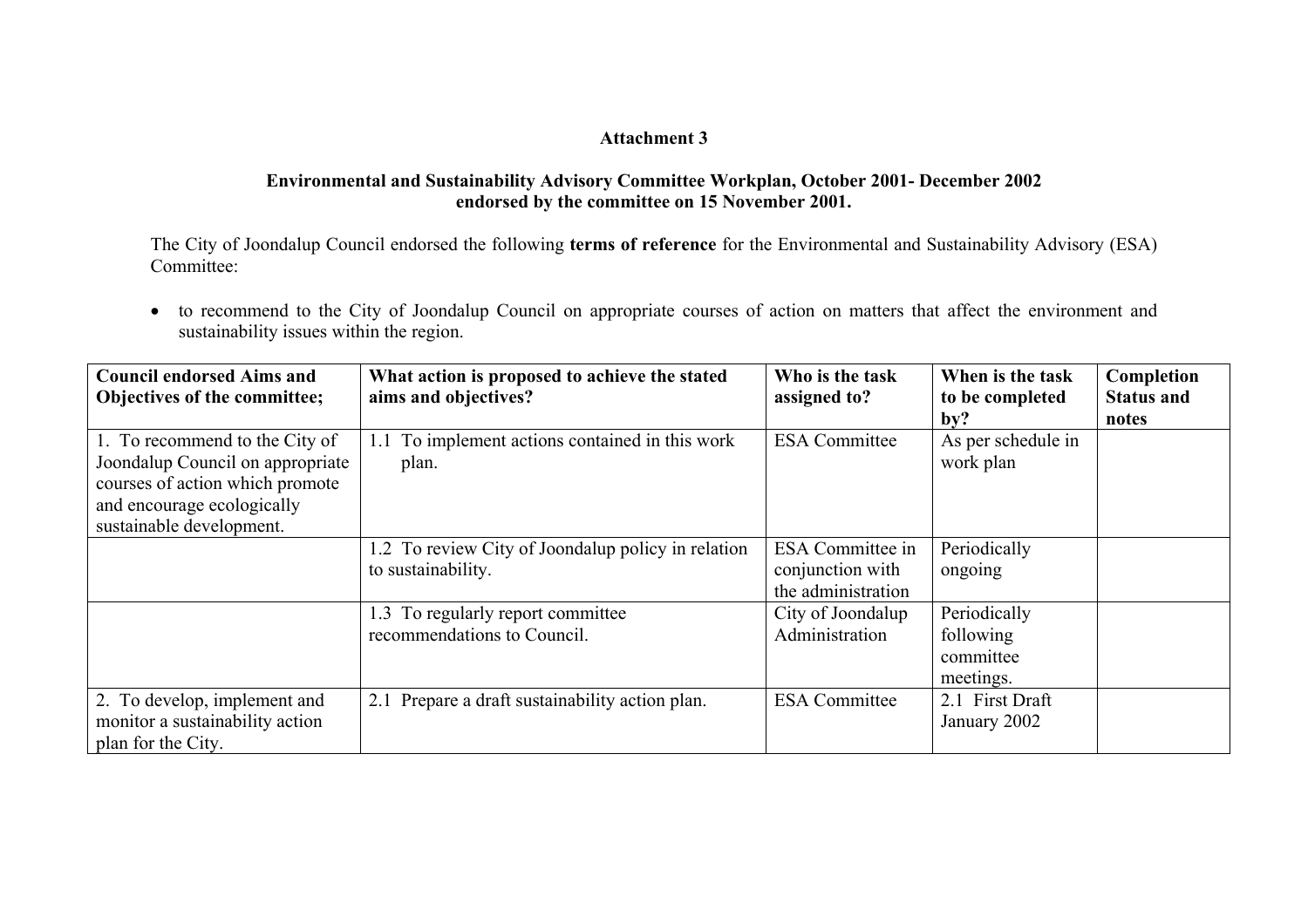|                                                                                                                                                                                                                                  | 2.2 Revise sustainability action plan based on<br>public comment, and administrative processes<br>such as budget allocation process, review of                                                                     | <b>ESA</b> Committee                               | March 2002       |                                                                    |
|----------------------------------------------------------------------------------------------------------------------------------------------------------------------------------------------------------------------------------|--------------------------------------------------------------------------------------------------------------------------------------------------------------------------------------------------------------------|----------------------------------------------------|------------------|--------------------------------------------------------------------|
|                                                                                                                                                                                                                                  | Strategic Plan and Principal Activity Plan.<br>2.3 Finalise the sustainability action plan and refer                                                                                                               | <b>ESA</b> Committee                               | <b>June 2002</b> |                                                                    |
|                                                                                                                                                                                                                                  | to Council for adoption.<br>2.4 Investigate and recommend appropriate<br>monitoring and review processes.                                                                                                          | <b>ESA</b> Committee                               | <b>June 2002</b> |                                                                    |
|                                                                                                                                                                                                                                  | 2.5 Coordination of Cities for Climate Protection<br>Milestone 3- Development of Greenhouse Gas<br><b>Emission Reduction Action Plan.</b>                                                                          | Cities for Climate<br>Protection Working<br>Group. | <b>June 2002</b> | Subject to<br>Council<br>decision<br>regarding CCP<br>Milestone 2. |
|                                                                                                                                                                                                                                  | 2.6 Provide input into the Precinct Planning<br>process.                                                                                                                                                           | <b>ESA Committee</b>                               | Ongoing          |                                                                    |
| 3. To promote and encourage<br>sustainable development based on<br>the principles of Local Agenda 21<br>(integrated economic, social and<br>environmental sustainability).                                                       | 3.1 Review, investigate and recommend to Council<br>integrated sustainability reporting for Council<br>reports.                                                                                                    | <b>ESA</b> Committee<br>and all working<br>groups  | August 2002      |                                                                    |
| 4. To provide recommendations<br>to the City of Joondalup in<br>relation to sustainable<br>development pilot projects,<br>programmes and activities which<br>facilitate sustainable development<br>within the City of Joondalup. | 4.1 Develop preliminary listing and database of<br>pilot projects (including sustainability priority<br>areas, and funding/resourcing considerations)<br>Review and update on a regular basis (eg bi-<br>monthly). | <b>ESA</b> Committee<br>and all working<br>groups  | December 2001    |                                                                    |
|                                                                                                                                                                                                                                  | 4.2 Expand sustainability pilot project listing and<br>incorporate into item 2.2- Sustainability Action<br>Plan.                                                                                                   | <b>ESA</b> Committee<br>and all working<br>groups  | <b>June 2002</b> |                                                                    |